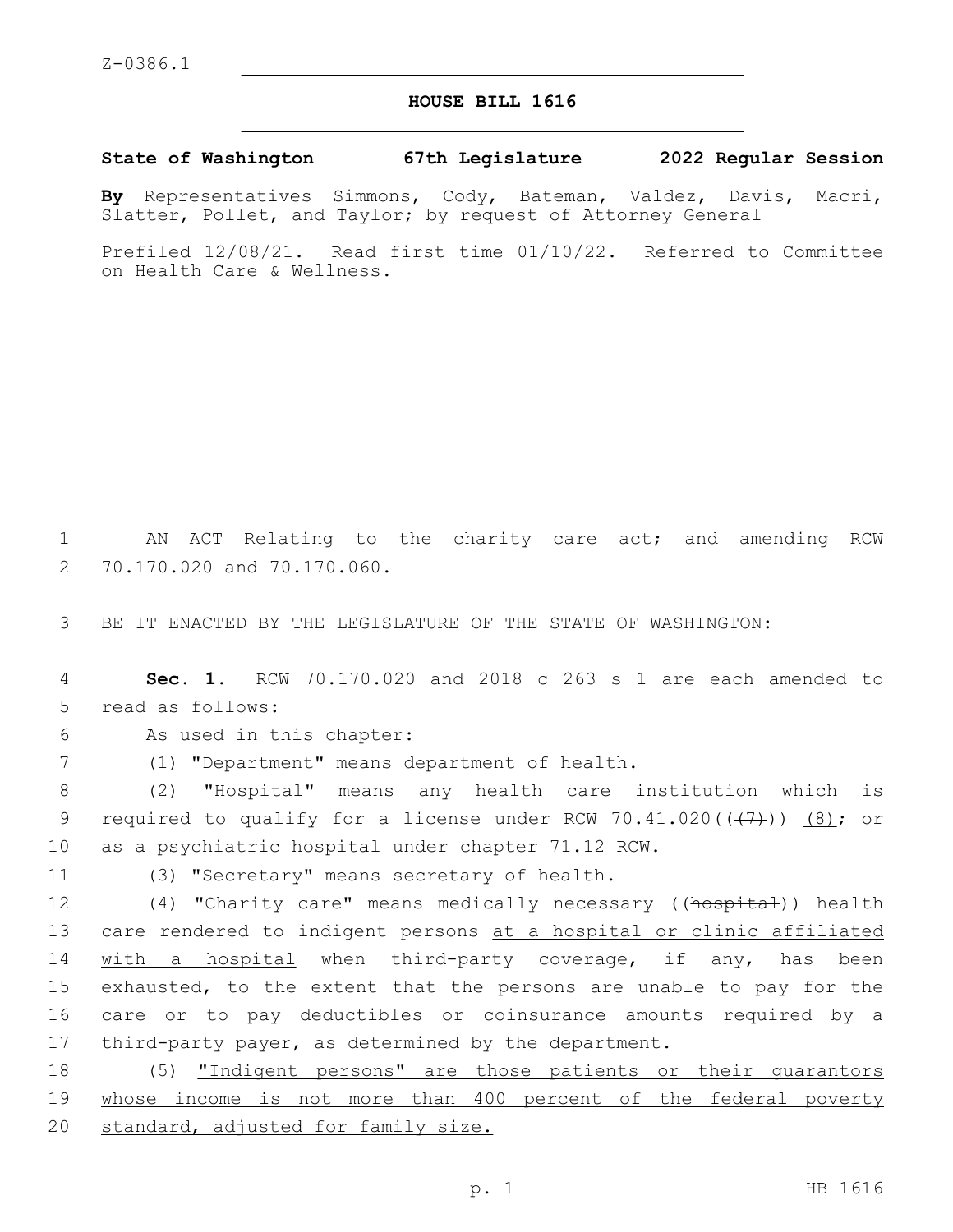(6) "Third-party coverage" means an obligation on the part of an insurance company, health care service contractor, health maintenance organization, group health plan, government program, tribal health benefits, or health care sharing ministry as defined in 26 U.S.C. Sec. 5000A to pay for the care of covered patients and services, and may include settlements, judgments, or awards actually received related to the negligent acts of others which have resulted in the medical condition for which the patient has received hospital health care service. The pendency of such settlements, judgments, or awards must not stay hospital obligations to consider an eligible patient 11 for charity care.

 (((6) "Sliding fee schedule" means a hospital-determined, publicly available schedule of discounts to charges for persons deemed eligible for charity care; such schedules shall be established 15 after consideration of quidelines developed by the department.))

 (7) "Special studies" means studies which have not been funded through the department's biennial or other legislative 18 appropriations.

 **Sec. 2.** RCW 70.170.060 and 2018 c 263 s 2 are each amended to 20 read as follows:

 (1) No hospital or its medical staff shall adopt or maintain 22 admission practices or policies which result in:

 (a) A significant reduction in the proportion of patients who have no third-party coverage and who are unable to pay for hospital 25 services;

 (b) A significant reduction in the proportion of individuals admitted for inpatient hospital services for which payment is, or is likely to be, less than the anticipated charges for or costs of such 29 services; or

 (c) The refusal to admit patients who would be expected to require unusually costly or prolonged treatment for reasons other than those related to the appropriateness of the care available at 33 the hospital.

 (2) No hospital shall adopt or maintain practices or policies which would deny access to emergency care based on ability to pay. No hospital which maintains an emergency department shall transfer a patient with an emergency medical condition or who is in active labor unless the transfer is performed at the request of the patient or is due to the limited medical resources of the transferring hospital.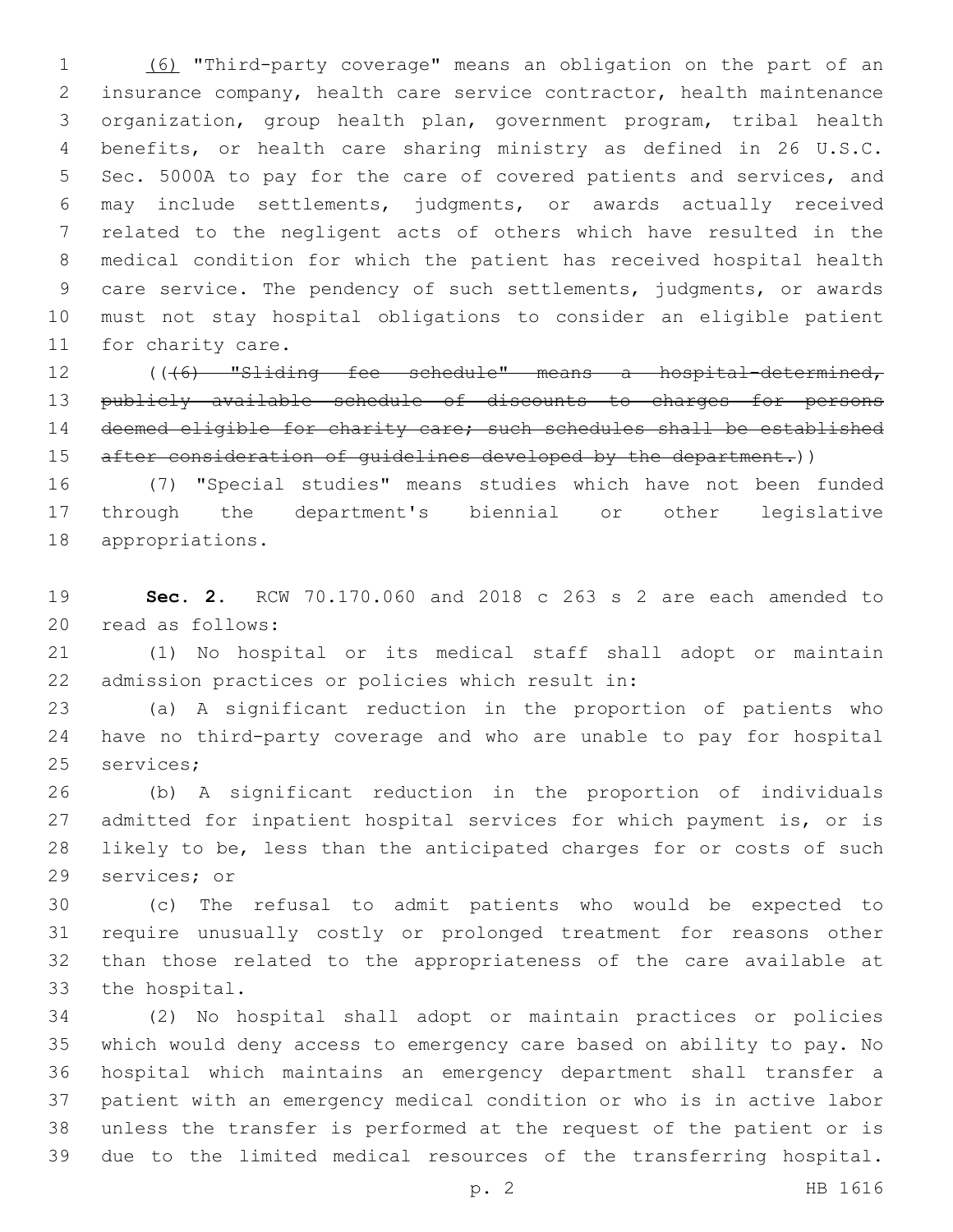1 Hospitals must follow reasonable procedures in making transfers to 2 other hospitals including confirmation of acceptance of the transfer 3 by the receiving hospital.

 (3) The department shall develop definitions by rule, as appropriate, for subsection (1) of this section and, with reference to federal requirements, subsection (2) of this section. The department shall monitor hospital compliance with subsections (1) and (2) of this section. The department shall report individual instances of possible noncompliance to the state attorney general or the 10 appropriate federal agency.

11 (4) The department shall establish and maintain by rule, 12 consistent with the definition of charity care in RCW 70.170.020, the 13 following:

14 (a) Uniform procedures, data requirements, and criteria for 15 identifying patients receiving charity care; and

 (b) A definition of residual bad debt including reasonable and uniform standards for collection procedures to be used in efforts to collect the unpaid portions of hospital charges that are the 19 patient's responsibility.

20 (5) For the purpose of providing charity care, each hospital 21 shall develop, implement, and maintain a ((charity care)) policy 22 which( $\frac{1}{r}$  consistent with subsection  $(1)$  of this section,)) shall 23 enable ((people below the federal poverty level)) indigent persons 24 access to ((appropriate hospital-based medical services, and a 25 sliding fee schedule for determination of discounts from charges for 26 persons who qualify for such discounts by January 1, 1990. The 27 department shall develop specific guidelines to assist hospitals in 28 setting sliding fee schedules required by this section. All persons 29 with family income below one hundred percent of the federal poverty 30 standard shall be deemed charity care patients for the full amount of 31 hospital charges, except to the extent the patient has third-party 32 coverage for those)) charity care. At a minimum, hospitals' charity 33 care policies shall grant charity care per the following quidelines:

34 (a) All patients and their guarantors whose income is not more 35 than 300 percent of the federal poverty standard, adjusted for family 36 size, shall be deemed charity care patients for the full amount of 37 their hospital charges;

38 (b) All patients and their guarantors whose income is between 301 39 and 350 percent of the federal poverty standard, adjusted for family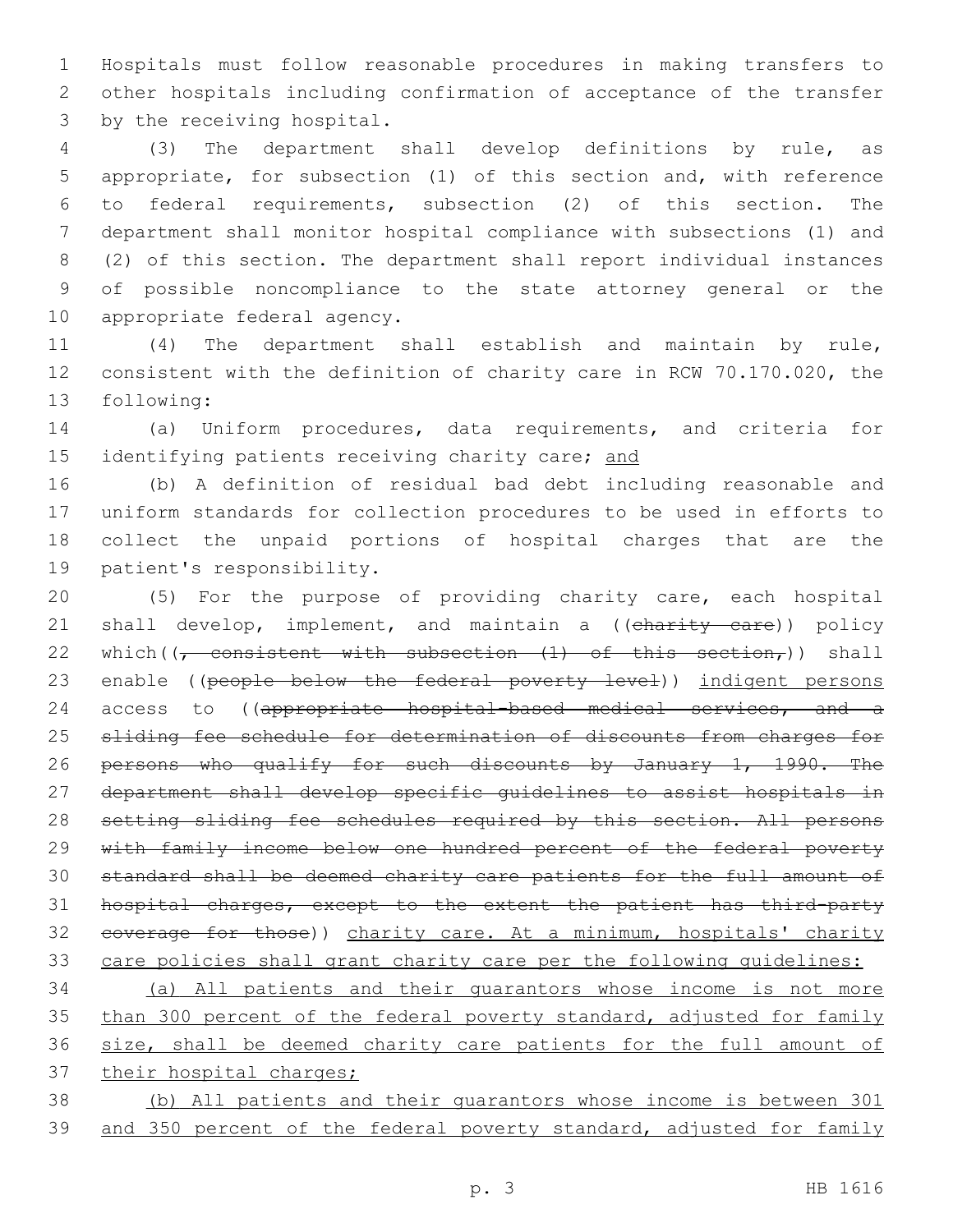size, shall be entitled to a 75 percent discount for the full amount 2 of their hospital charges;

 (c) All patients and their guarantors whose income is between 351 percent and 400 percent of the federal poverty standard, adjusted for family size, shall be entitled to a 50 percent discount for the full 6 amount of their hospital charges.

 (6) Each hospital shall post and prominently display notice of charity care availability. Notice must be posted in all languages spoken by more than ten percent of the population of the hospital service area. Notice must be displayed in at least the following 11 locations:

(a) Areas where patients are admitted or registered;

13 (b) Emergency departments, if any; and

 (c) Financial service or billing areas where accessible to 15 patients.

 (7) Current versions of the hospital's charity care policy, a plain language summary of the hospital's charity care policy, and the hospital's charity care application form must be available on the hospital's website. The summary and application form must be available in all languages spoken by more than ten percent of the 21 population of the hospital service area.

 (8)(a) All hospital billing statements and other written communications concerning billing or collection of a hospital bill by a hospital must include the following or a substantially similar statement prominently displayed on the first page of the statement in both English and the second most spoken language in the hospital's 27 service area:

 You may qualify for free care or a discount on your hospital bill, whether or not you have insurance. Please contact our financial assistance office at [website] and [phone number].

 (b) Nothing in (a) of this subsection requires any hospital to alter any preprinted hospital billing statements existing as of 33 October 1, 2018.

 (9) Hospital obligations under federal and state laws to provide meaningful access for limited English proficiency and non-English- speaking patients apply to information regarding billing and charity care. Hospitals shall develop standardized training programs on the hospital's charity care policy and use of interpreter services, and provide regular training for appropriate staff, including the